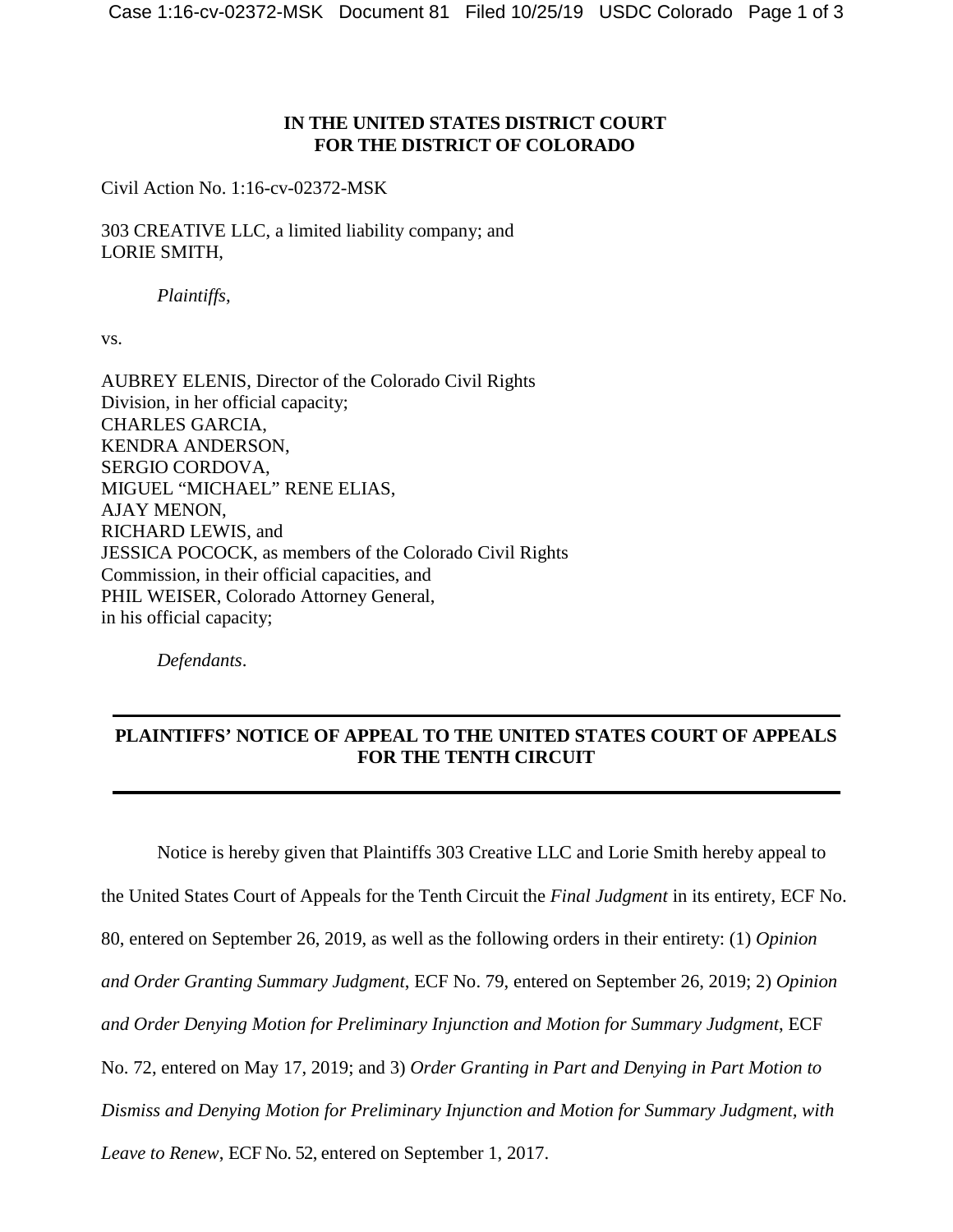Respectfully submitted this 25th day of October, 2019.

*s/ Katherine L. Anderson*

Kristen K. Waggoner (Arizona Bar. No. 032382)\* Jeremy D. Tedesco (Arizona Bar No. 023497)\* Jonathan A. Scruggs (Arizona Bar No. 030505)\* Katherine L. Anderson (Arizona Bar No. 033104)\* ALLIANCE DEFENDING FREEDOM 15100 N. 90th Street Scottsdale, AZ 85260 (480) 444-0020 kwaggoner@ADFlegal.org jtedesco@ADFlegal.org jscruggs@ADFlegal.org kanderson@ADFlegal.org

*Attorneys for Plaintiffs*

*\*Admitted to the United States District Court for the District of Colorado.*